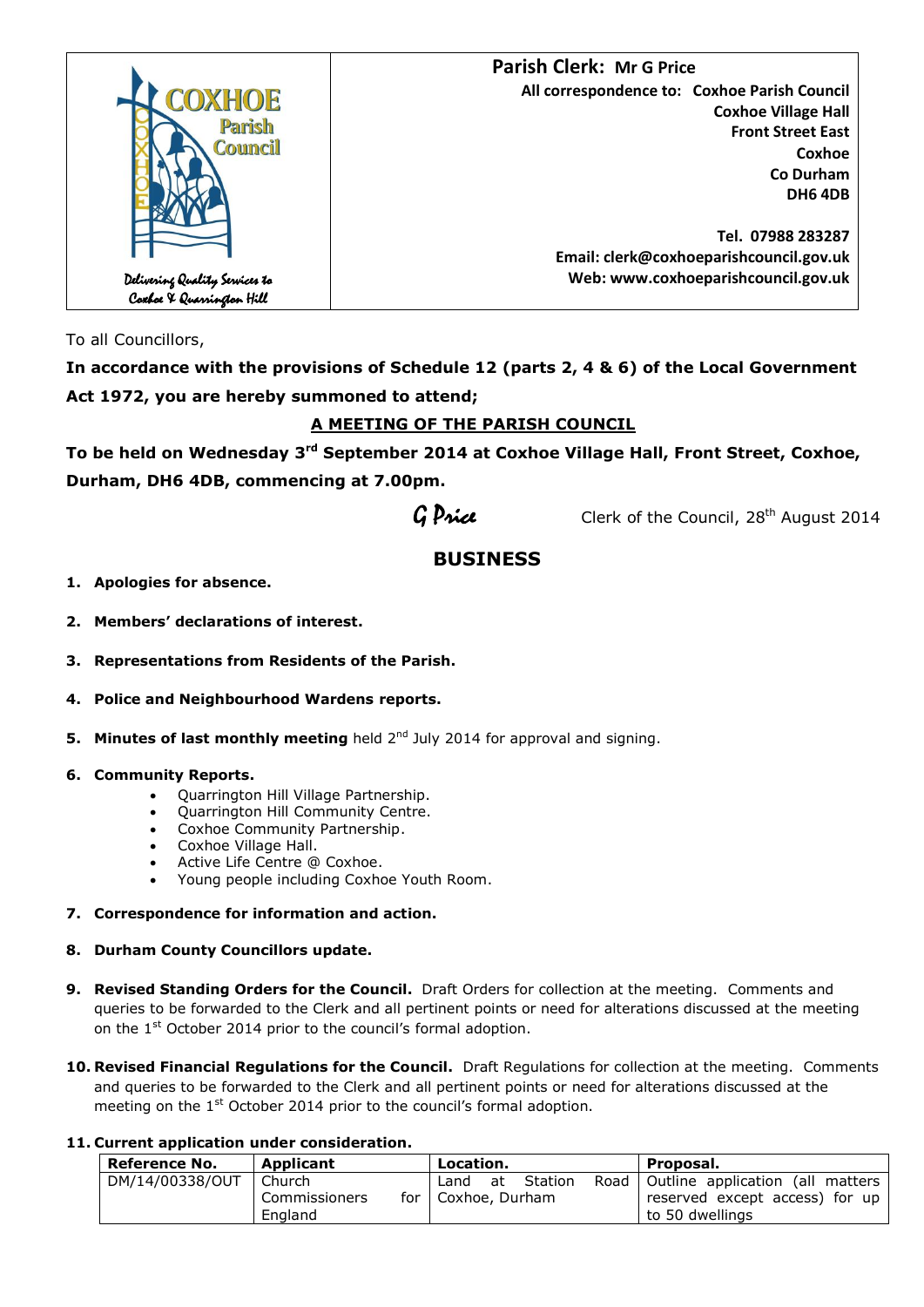**Minute 29 vi from the 4th June** stated that an official reply on this proposal would be deferred until the Traffic Survey (Highways Report from DCC) was completed. This is attached as appendix ?? for members consideration.

# **Application for consideration.**

# **11.1**

| <b>Reference No.</b> | Applicant       | Location.                  | Proposal.                        |
|----------------------|-----------------|----------------------------|----------------------------------|
| DM/14/01771/OUT      | Hallam Land     | Land to the North East of  | Outline application (all matters |
|                      | Management Ltd. | St Mary's Terrace, Coxhoe, | reserved except for partial      |
|                      |                 | Durham                     | means of access) for circa 190   |
|                      |                 |                            | dwelling.                        |

#### **11.2**

| DM/14/01704/AD | The Co-operative      | Co-operative Premises and | 1 No. illuminated Fascia sign, |
|----------------|-----------------------|---------------------------|--------------------------------|
|                | Food, Petterson Dale, | adjoining ca rparks.      | illuminated totem sign and 7   |
|                | Coxhoe                |                           | post signs                     |

## **11.3**

| DM/14/01858/OUT | Hellens Group<br>Limited. | Land To The East Of<br>Prospect Place<br>Commercial Road East<br>Coxhoe | Construction of 112 residential<br>dwellings comprising of 22<br>affordable dwellings and 90 open<br>market dwellings with associated<br>infrastructure, landscaping and<br>engineering works. (Outline, all<br>matters reserved except for |
|-----------------|---------------------------|-------------------------------------------------------------------------|---------------------------------------------------------------------------------------------------------------------------------------------------------------------------------------------------------------------------------------------|
|                 |                           |                                                                         | access).                                                                                                                                                                                                                                    |

#### **11.4**

| ----            |                                               |                                              |                                                                                                                                                          |
|-----------------|-----------------------------------------------|----------------------------------------------|----------------------------------------------------------------------------------------------------------------------------------------------------------|
| DM/14/02003/MIN | Mr Jonathon Garbutt<br><b>Raisby Quarries</b> | Coxhoe Quarry<br>Coxhoe<br>Durham<br>DH6 4BB | Temporary use of a secondary<br>aggregate recycling facility for<br>treatment of waste to produce<br>soil, soil substances and<br>aggregate for 4 years. |
|                 |                                               |                                              |                                                                                                                                                          |

#### **11.5**

| DM/14/01377/AD | Durham County | 29 Sites Within Former | Display of advertisement on |
|----------------|---------------|------------------------|-----------------------------|
|                | Council       | Durham City District   | roundabout                  |
|                |               |                        |                             |

#### **11.6**

| $DM/14/02334/FPA$   Mrs L Mayhew | 40 Cooperative Terrace, | Erection of Single Storey      |
|----------------------------------|-------------------------|--------------------------------|
|                                  | Coxhoe DH6 4DO          | Extension to Rear of Dwelling. |

#### **11.7**

| DM/14/02041/FPA | Barratt David Wilson | Bogma Hall Farm | Erection of 162 Dwellings and |
|-----------------|----------------------|-----------------|-------------------------------|
|                 | North East           | Coxhoe DH6 4EN  | Associated Access and         |
|                 |                      |                 | Landscaping.                  |

#### **11.8**

#### **Planning Applications Approved.**

| DM/14/01549/FPA      | 10 Co-operative Terrace, Coxhoe, | Two Storey Rear Extension               |
|----------------------|----------------------------------|-----------------------------------------|
| Mr N Richardson      | Durham DH6 4DQ                   |                                         |
| Co-operative Estates | The Co-operative Food, Petterson | Instalment of two new shop front        |
|                      | Dale, Coxhoe, Durham DH6 4HA     | windows to the front and side of the    |
|                      |                                  | building.                               |
| DM/14/01680/FPA      | 1 Mulberry                       | Erection of single storey pitched roof  |
| Mr & Mrs Prescott    | Coxhoe, DH6 4SN                  | extension to rear of existing dwelling. |
| DM/14/01724/FPA      | 11 Coronation Terrace            | Detached Garage.                        |
| Mr A G Burgess       | Coxhoe, DH6 4HG                  |                                         |
| DM/14/01736/FPA      | 75 Green Crescent                | Erection of second storey pitched roof  |
| Mr & Mrs Coburn      | Coxhoe, Durham                   | extension to side and two storey        |
|                      | DH6 4BD                          | pitched roofed extension to rear of     |
|                      |                                  | existing dwelling.                      |